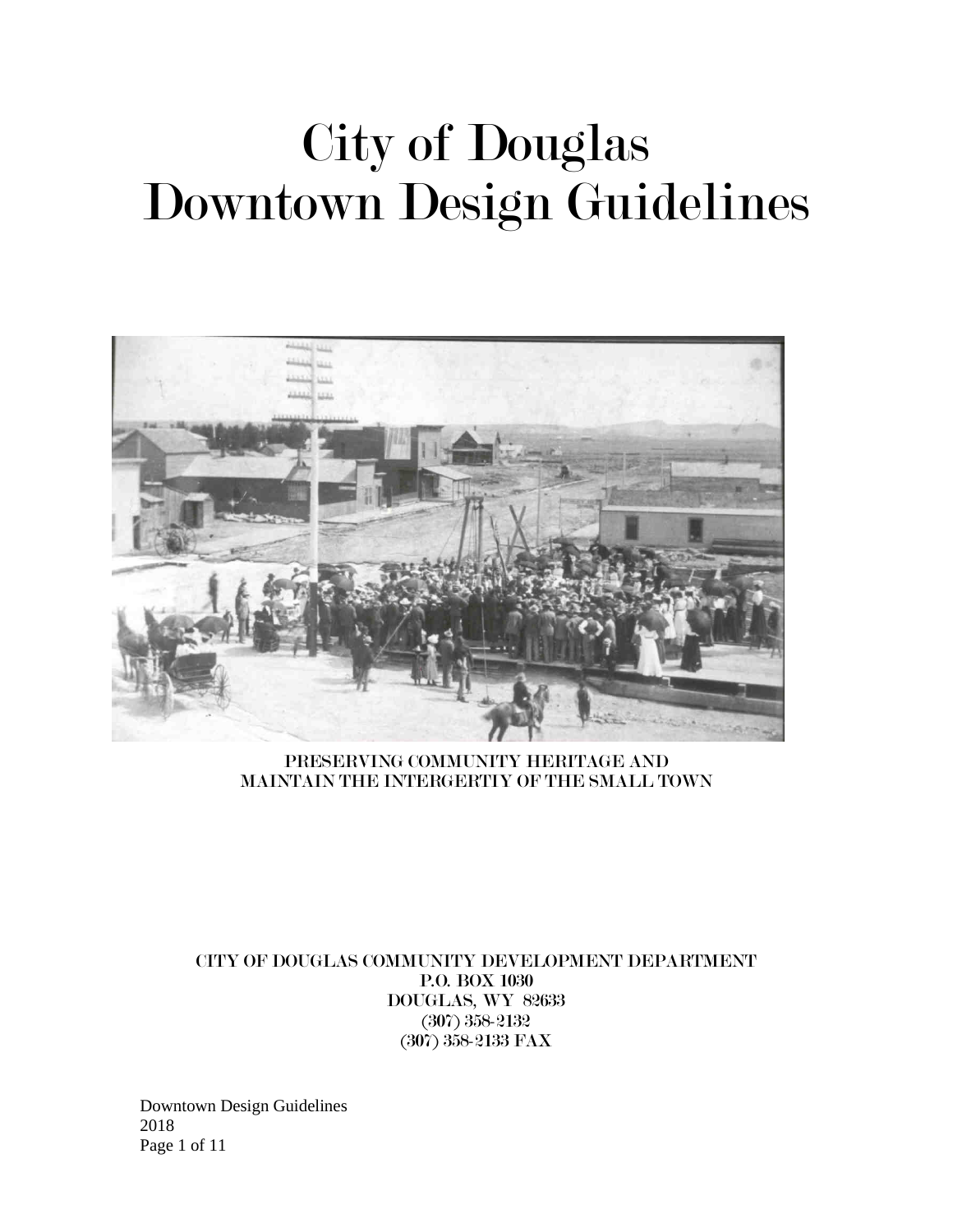

# **City of Douglas Downtown Design Guidelines**

#### **INTRODUCTION**

Design features and improvements that enhance the visual quality of the historic elements of the Downtown Area are encouraged because they help to preserve community heritage while also strengthening economic viability. New and existing buildings that present a good design image can also help provide a strong setting for commerce.

These Design Guidelines seek to encourage renovation and new development within the Downtown Area in a manner that will promote a degree of visual continuity, retain historic integrity, and encourage creative design solutions. The Guidelines do not dictate styles, but rather outline choices for achieving design compatibility within the downtown. The Guidelines also help to protect property values by encouraging improvements that maintain buildings as viable assets.

Good design will extend the life of a building, improve the market image of the business housed inside, and enhance the overall character of Downtown Douglas. Consciously or unconsciously, people react to the visual quality of their environment. Commerce is a primary function of downtown, and buildings, storefronts and storefront windows constantly provide clues about the character of the businesses found there.

Although these guidelines are specifically written for the buildings in the core area, many of the principles can be applied to commercial buildings in other parts of Douglas, especially where pedestrian activity is desired.

#### GENERAL GUIDELINES

An individual storefront should have a simple, unified design that serves as a frame for the windows that display goods or reveal services offered inside. If the design and its colors are too "wild," they will detract from merchandising, and if they are too plain, they will not draw enough attention. A visually pleasing balance is the goal. The guidelines that follow are intended to help property owners find that balance.

By applying these concepts throughout the downtown, a sense of visual continuity can be achieved or maintained. These Guidelines have general principles that allow room for individual solutions. At the same time, if each business owner applies the Guidelines to his or her project, the overall image of downtown will appear more strongly coordinated. It is important to note, however, that because there are many historic periods represented in the downtown, uniformity is not the goal. Much of the richness of the downtown comes from its variety of historic styles.

Downtown Design Guidelines 2018 Page 2 of 11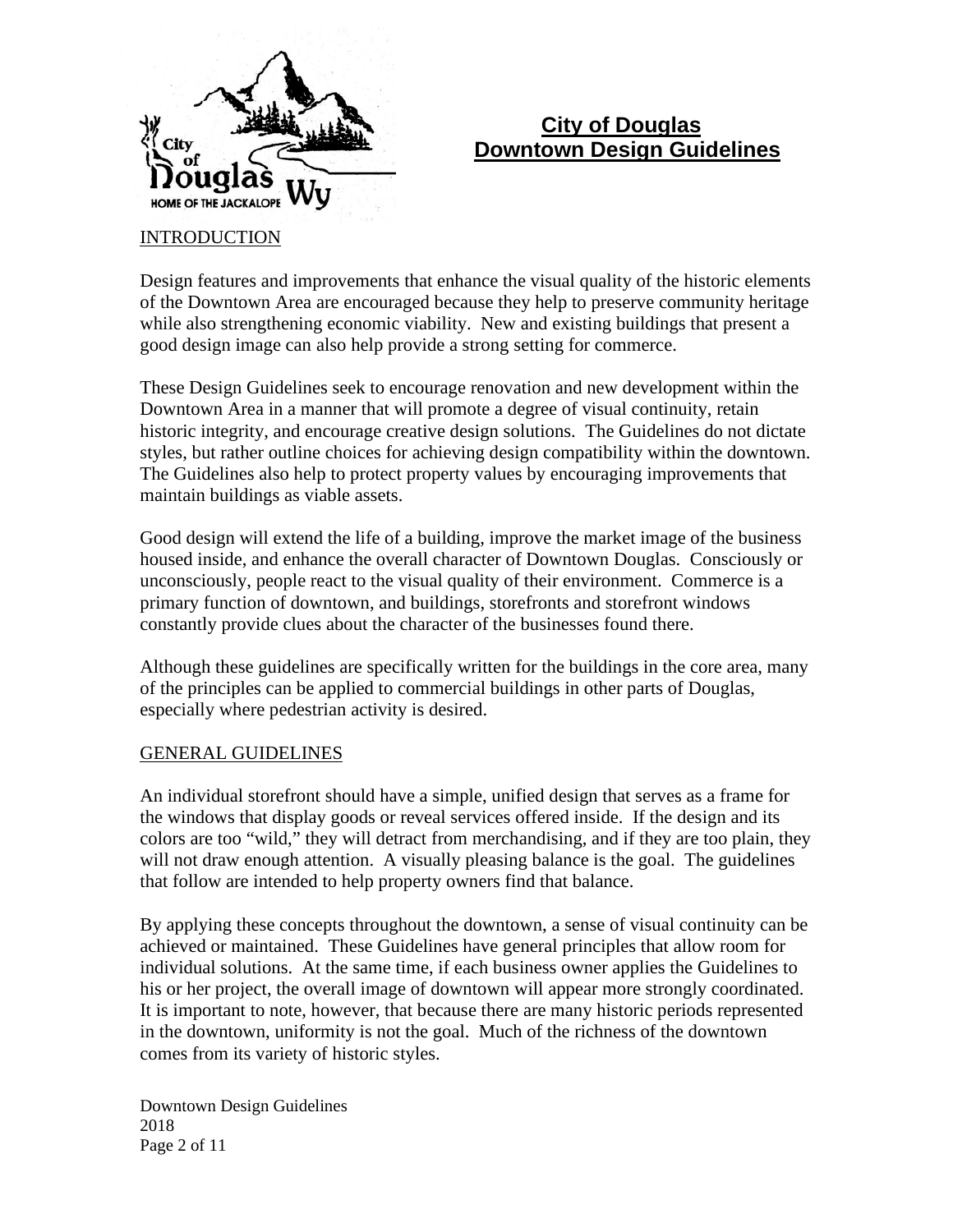# GUIDELINES FOR EXISTING BUILDINGS

#### **Scope of Project**

Decide the overall scope of the project. Will it be a major overhaul of the front or exterior? Or only minor repairs and improvements? Below are some basic steps to follow in determining a general approach.

- 1. First, check for critical maintenance or safety issues.
	- If the roof leaks, if floors are sagging, repairs to the structure or weatherprotective systems may be a priority before facade or exterior renovation.
- 2. Next, evaluate the condition of the building front or exterior.

□ Does the original design survive intact? If so, preservation and maintenance should be the overall approach.

□ Does the original design survive, but with some alterations? If so, restoration and compatible alterations should be the overall approach.

 $\Box$  Is the facade or exterior significantly altered, or totally lacking detail? If so, consider two options:

- A. Reconstruct the original design if it has merits; or
- B. Develop a totally new design that is compatible with the character of downtown.

# **Overall Contribution or Image**

Determine how much of the original front or exterior exists. Evaluate its contribution to the history of downtown or to the overall business image of the area. Then choose an approach from those listed in Step 2 above. It is worth the trouble to locate old photos, postcards, newspaper photos, descriptions, sketches, or original plan documents to determine the original appearance of the building.

# **Categories**

1. Original Design Intact

Buildings in this category have changed very little from the time they were constructed. Original ornament and detail, if part of the design, are still intact. Some portion of the façade may require maintenance and repair, but no new design work is necessary. In these cases, preservation of the original design is the prescribed action. (This is also the only option if the owner wishes to take advantage of any historic preservation tax credits and/or desires to obtain official historic building designation.)

#### 2. Original Design Slightly Altered

If the basic character of the original design can still be seen, but some elements have been removed or changed, the building falls into this category. For example, an ornamental cornice may have existed at the top of the wall, bit is now missing,

Downtown Design Guidelines 2018 Page 3 of 11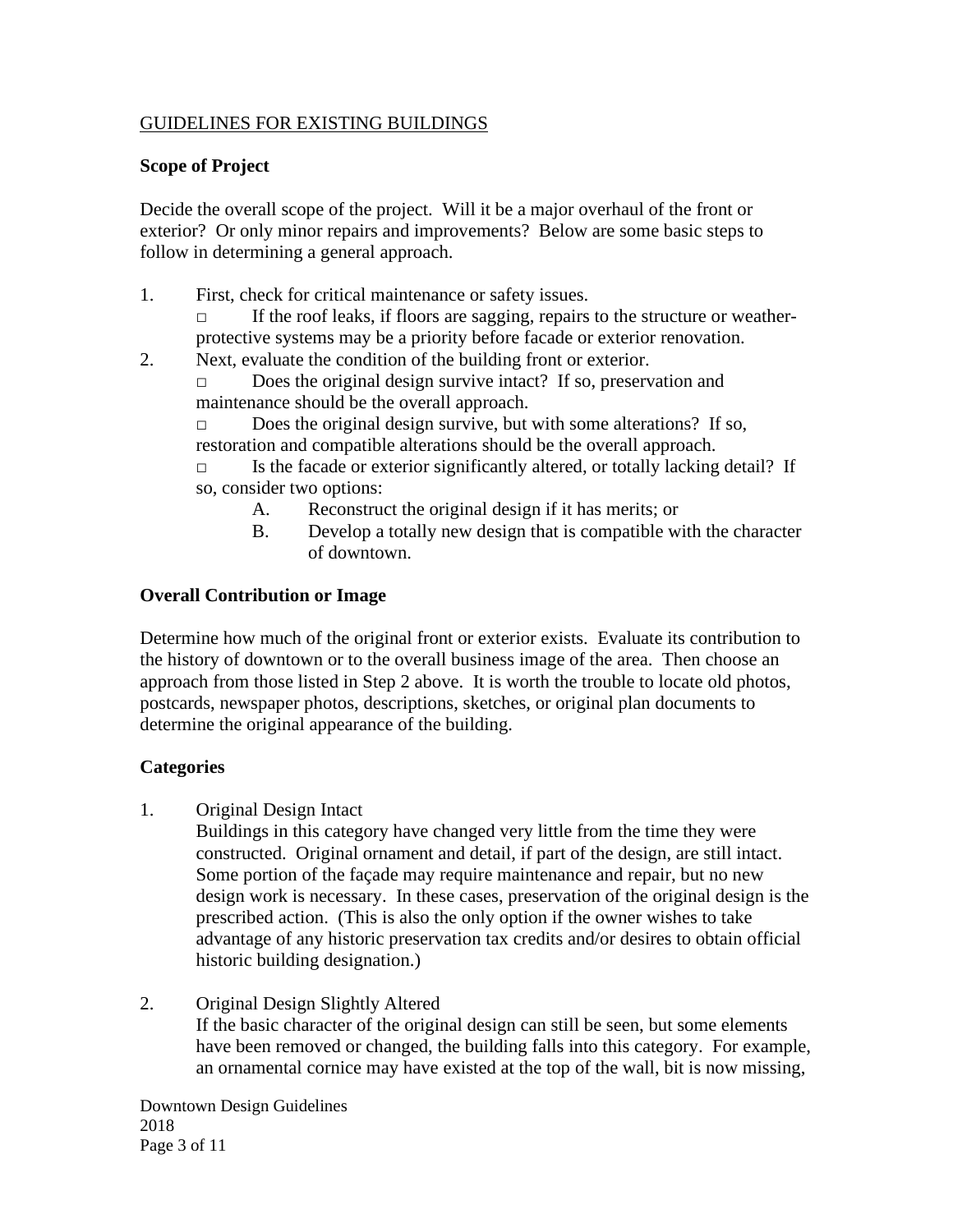or upper story windows may now be blocked with plywood panels. If early photographs or original architectural drawings can be found, it may be easier to determine the changes that have been made. Restoration of the original design is one option in this case. Another choice is to restore some details while adding some new elements that are compatible with the original. For example, a missing cornice might be reconstructed. At the same time, a new shop entrance could be constructed that is not a copy of the original, but which uses the typical elements usually found on buildings downtown. From an historic perspective, it is preferable that such added elements be clearly different than the original rather than an imperfect copy.

# 3. Original Design Significantly Altered

These buildings have a plain front that is without any ornamentation or detail. This may be a result of a covering that hides original designs, or because the façade was constructed without ornamentation. New buildings often fit into this category. As a result, the façade is featureless, and usually fails to relate well to more historic buildings in the area. For such a situation, the Guidelines encourage reconstruction of the original design, or the development of an entirely new design which is compatible with the older buildings.

Fine design can occur in any period, and what is oldest may not necessarily be the best. For example, an elaborately designed alteration done in the 1920's or 1930's may be more worthy of preservation than the plain brick façade of the 1910's that it changed. Professional architectural help may be useful in making such judgments.

Once the building category and general approach to renovation have been determined, the owner can proceed to the Guidelines that follow.

#### **General Building Characteristics for New and Existing Buildings**

- 1. The façade or exterior has ornament and detail that provides interest to pedestrians.
- 2. The first floor level has a large glass area that allows pedestrians to see goods and activities inside. Avoid the use of some modern semi-reflective or reflective glazing that make it difficult to see goods in the window due to reflections in the glass.
- 3. The front of the store is placed immediately at the sidewalk edge, helping enclose the pedestrian zone.
- 4. Signs are sized and positioned to be read by pedestrians.
- 5. The second story, where existing, is more solid than the first, with smaller windows. This is also the location for larger signs visible to motorists on the street half a block away. The size and design of the sign is important to consider so it does not overpower the building and is appropriate to the building's style.
- 6. Brick is often the dominant building material.

Downtown Design Guidelines 2018 Page 4 of 11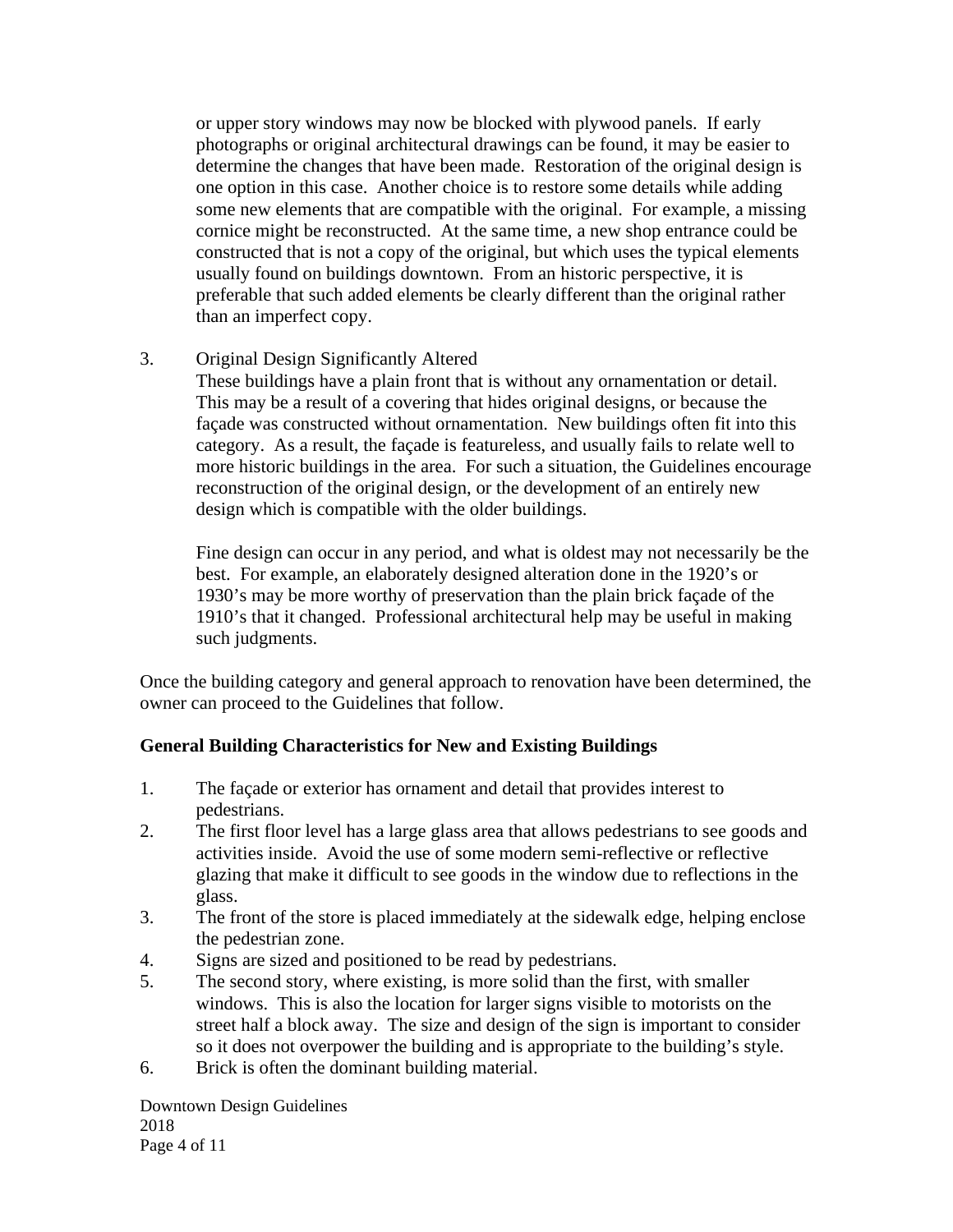7. The entrance is recessed.

# **Guidelines for Typical "Downtown" Buildings (New and Existing)**

- 1. Respect the original design character of the building.
	- a. Analyze the building to determine which elements are essential to its character.
	- b. Do not try to make it older or newer than it really is.
	- c. Avoid theme designs (such as "wild west") that do not reflect the original character of the building.
	- d. Respect the character established within the block.
- 2. Maintain the original size and shape of the storefront opening.
	- a. Large panes of glass that fit the original opening at the display level are encouraged. These allow pedestrians to see goods and activities inside.
	- b. If the alignment of the storefront wall at the sidewalk is not essential to its historic character, it may be recessed. In these cases, the line at the sidewalk should be retained by the use of other elements such as planters or changes in floor material.
	- c. If the original storefront is missing, greater variety of alignment may be considered. However, it should fit within the context of the block. If most other storefronts are strongly aligned and of historic value, then the new fronts should generally maintain this line.
- 3. Maintain recessed entries where they exist.
	- a. If the original recessed entry has been removed, consider re-establishing one. It need not be positioned in the original location if that does not work with the interior layout.
	- b. Where feasible, position the recess so it will reinforce the pattern of entrances established in the block.
	- c. Use doors with large areas of glass where feasible, as these will enhance the visibility of the business to customers. (Remember, even "e" glass is quite reflective and should be avoided along with all other reflective glazing.)
- 4. Maintain the kick plate that is found below the display window.
	- a. If the kick plate is missing, one option is to design a reconstruction of the original from old photographs.
	- b. If original information is not available, another option is to design a new, simplified kick plate that retains the original character.
	- c. Appropriate materials are painted wood, glazed tile, or painted metal.
	- d. Coordinate the color scheme of the kick plate with other façade elements.
- 5. Preserve the transom (clerestory) if it exists.
	- a. Use glass if possible. Preserve original prism glass or decorative designs where they exist. Original glass block, if missing, can usually be replaced fairly easily.
	- b. Use the space as a sign or decorative panel. Keep the inside background a dark color, similar to the way glass is perceived.

Downtown Design Guidelines 2018 Page 5 of 11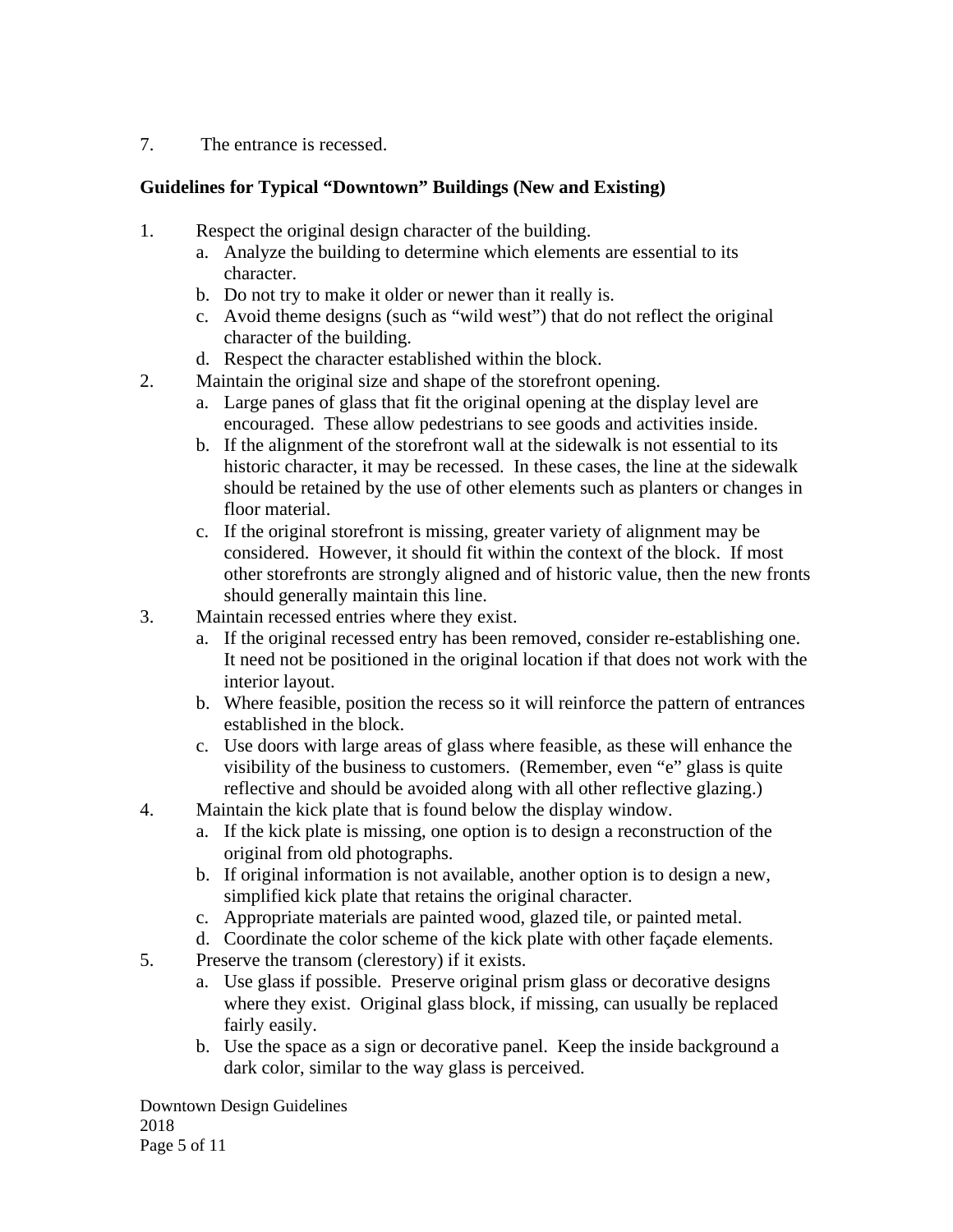- c. Retain the shape and proportions of the original opening.
- d. If the interior ceiling is now lower than this glass line, pull the dropped ceiling back from the window to maintain the window's historical dimensions.
- 6. Preserve the size and shape of upper story windows.
	- a. Consider reopening the windows if they are presently blocked. Window shades or curtains, in colors that coordinate with other accent trim, are encouraged.
	- b. If lower ceilings are necessary, pull the ceiling back from the window to maintain the original height at the window.
	- c. If the budget cannot include reopening the windows, consider using shutters to define the original window dimensions.
	- d. Where upper story windows can be maintained, consider using curtains that repeat colors used on first floor awnings and trim. This is especially useful where upper floors are vacant. In this way, the second story can reinforce the color scheme of the store below, and the upper story will not show its vacancy as clearly.
- 7. Consider using fabric awnings to provide weather protection and create interest. This is particularly useful for buildings that are quite simple.
	- a. The awning should fit the dimensions of the storefront opening, to emphasize these proportions. It should not obscure ornamental details. Operable or fixed awnings are appropriate.
	- b. Mount the top edge to align with the top of the transom, or to align with the framing that separates the transom from the main display window.
	- c. Align awnings with others on the block, where feasible. Exact alignment is not critical, and proper clearance to sidewalk must be maintained.
	- d. Coordinate the color of the awning with the color of the entire building. Fabric awnings are encouraged and striped awnings can add interest.
	- e. On some buildings, horizontal metal canopies may be appropriate where there is historic precedence for their being used on similar buildings.
	- f. Rough-sawn wood, plastic, shake or asphalt shingles, or rolled tar paper are not appropriate for awnings of canopies. Fake mansard roofs are also inappropriate.
- 8. Preserve original ornamentation and details of the façade and/or exterior.
	- a. Where portions of details have been removed, refer to photographic evidence of the earlier condition, and look for details that may have been removed.
	- b. Where exact reconstruction of details is not feasible, consider developing a simplified interpretation of the original in which its major forms and lines are retained.
	- c. Ornamental caps or cornices at the top of the façade are encouraged.
	- d. Consider highlighting details with accent colors or lighting.
- 9. Avoid concealing original facade materials.
	- a. If original material has been covered, uncover it if feasible.
	- b. If portions of the original must be replaced, use a material similar to the original in color and texture.

Downtown Design Guidelines 2018 Page 6 of 11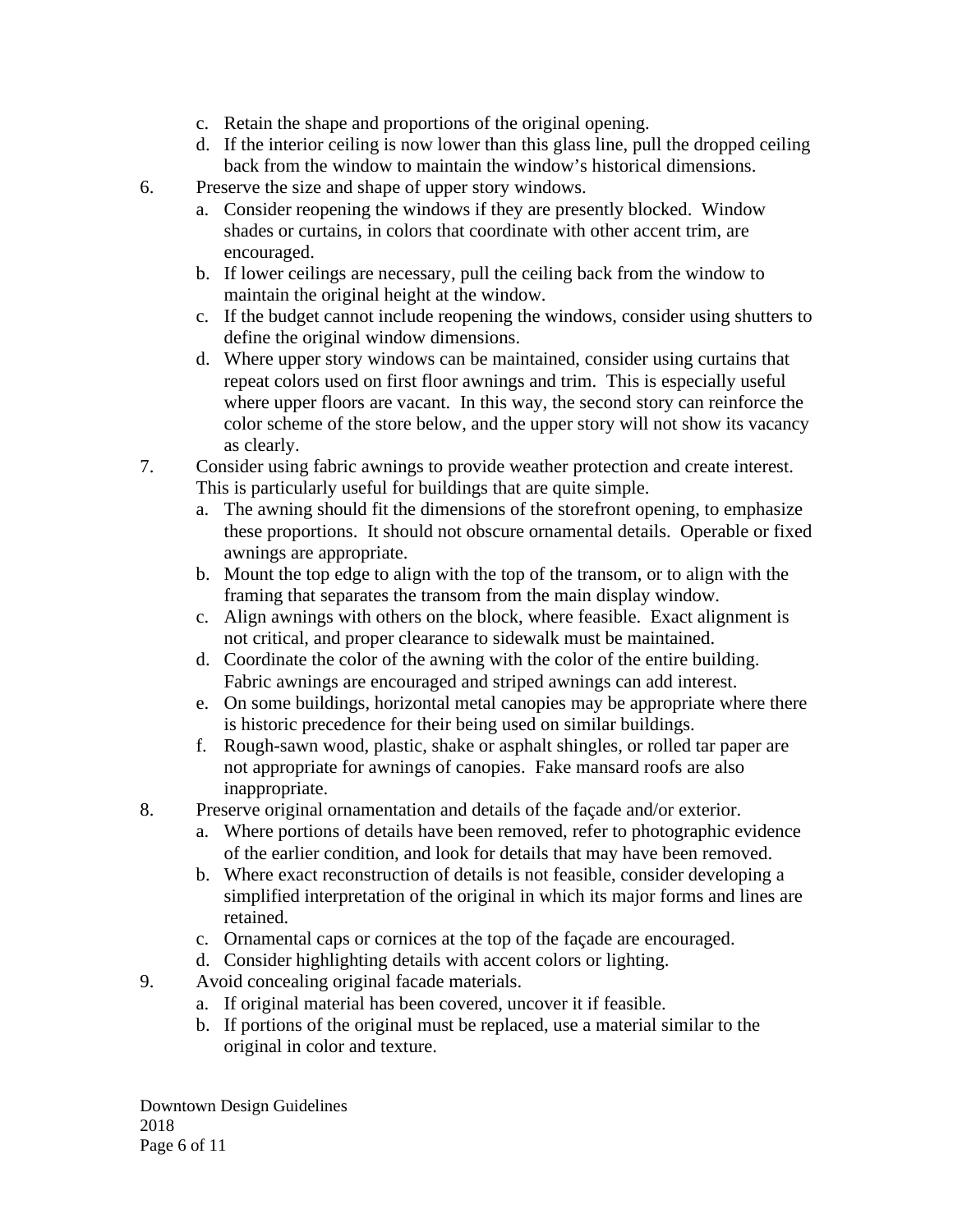- c. Highly reflective materials are discouraged because they create glare and therefore discourage pedestrian activity.
- d. Look for decorative brick patterns that are integral parts of the façade design, as these especially merit preservation.
- 10. Leave brick unpainted where feasible.
	- a. This is especially appropriate for historic buildings.
	- b. If the brick is already painted, avoid paint removal schemes that damage the finish with abrasives methods. Sandblasting, for example, will damage the finish and accelerate erosion.
	- c. Consider repainting the brick rather than stripping the finish down to bare brick. Recognize that this will require repainting periodically.
- 11. Use roof forms similar to those established on the block.
	- a. Most roofs present a flat parapet to the street. This is encouraged.
	- b. In any case, use roof forms that will strengthen the horizontal alignment of cornices and parapets along the street.
	- c. Fake mansard and shed roofs are inappropriate because they are out of character with the original façade designs.
	- d. Avoid concealing the original roof line.

# SPECIAL GUIDELINES

# **Plain Front Buildings**

Some buildings in the downtown area do not appear to have historic features or even contemporary ornamentation. Many were built as simple fronts. Others are actually cover-ups on older buildings. These Special Guidelines apply to such buildings in addition to the General Guidelines in this document.

- 12. Whenever feasible, uncover original facade materials.
	- a. These materials are often more durable and more interesting than later coverings.
	- b. These materials may also provide an overall design idea for other building elements.
	- c. If the building is a more recent addition to the street, it is important to retain its simple original features, such as storefront glass, recessed entry, etc.
- 13. If uncovering is not feasible, develop a new design that will reinforce generic characteristics of other buildings on the block.
	- a. Develop a new contemporary façade, using traditional storefront elements described above, or:
	- b. Develop a simple design with a unified paint scheme, and an awning and sign as accents.
	- c. An inexpensive option is to develop a decorative paint scheme for the plain front.

# **Rear Entrances**

Downtown Design Guidelines 2018 Page 7 of 11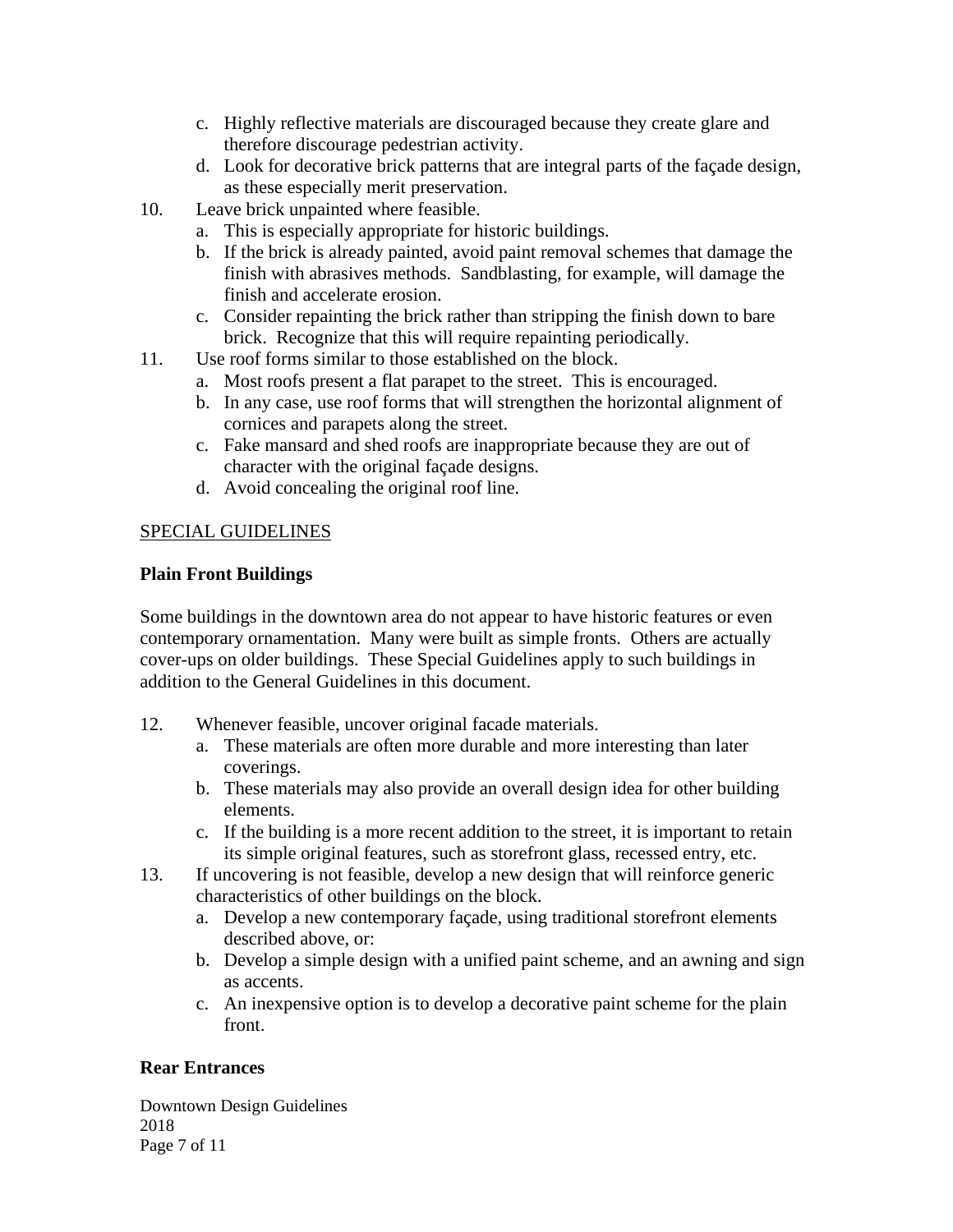- 14. Develop the rear entrance for shared public and service access where feasible.
	- a. Use an overall scheme of materials and colors that coordinate with the main facade.
- 15. Avoid concealing original materials when enhancing rear entrances.
- 16. Screen service equipment and trash containers.
	- a. Look for opportunities to cluster trash containers with other users on the block.

# **Illumination**

- 17. Use lighting to highlight building features.
	- a. Consider spotlights on ornamental brackets or decorative moldings.
- 18. Use lighting to unify the building composition at night
	- a. The display window lighting should remain the dominant element. Do not overpower this with extensive lighting on other facade elements.
	- b. Lighting shall be fully shielded so that no light r reflection creates a nuisance to any adjacent property or right-of-way and that up-light, spill-light and glare are minimized.
	- c. Exterior lighting which is used to light a façade shall be reduced, or turned off during non-operating hours of the principal use. Security lighting is excluded.
- 19. Balance the color and intensity of lighting among building features.
	- a. Sign lighting should be balanced in color and intensity with light in display windows.
	- b. Warm-color light is preferred.
	- c. Fixtures should be concealed, or very simple, and appropriate to the period of the building.

# **Signs**

Signage shall be designed to blend with the character of the neighborhood, and shall not detract from the general streetscape.

- 20. These types of signs may be considered:
	- a. Flush-mounted wall sign.
	- b. Projecting.
	- c. Window.
	- d. Awning.
	- e. Marquee
	- f. Suspended
- 21. Signs with historic elements or signs that are historically accurate will be given preference.
- 22. Position flush-mounted signs so they will fit within architectural features.
- 23. Where several businesses share a building, coordinate signs.

Downtown Design Guidelines 2018 Page 8 of 11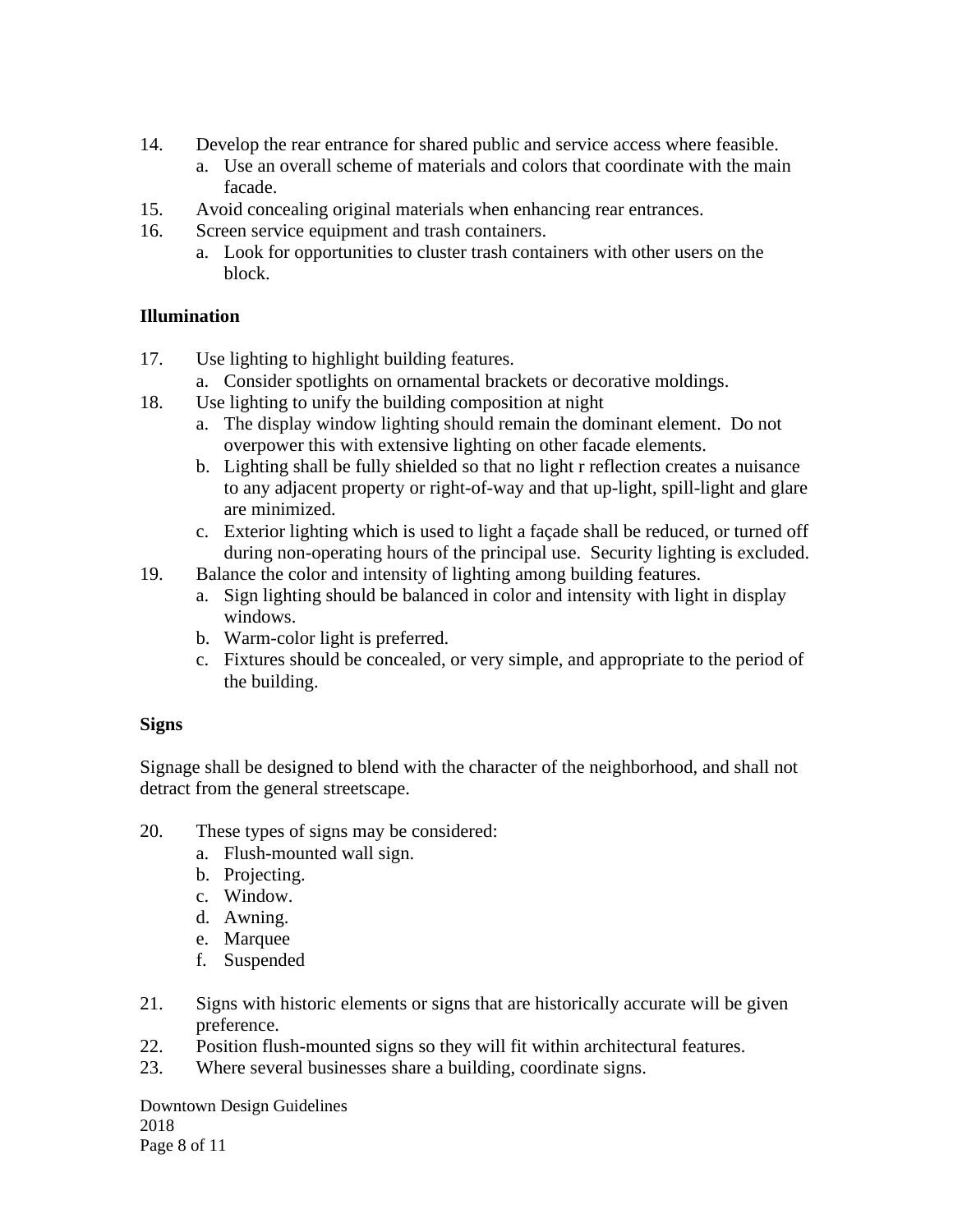- 24. Mount signs so they will not obscure any architectural details. Locate flush signs so they do not extend beyond the outer edges of the building front.
- 25. Sign materials shall be compatible with the facade materials. Painted wood and metal will be given preference over other materials
- 26. Illuminate signs in such a way as to enhance the overall composition of the facade. Internally lit signs are strongly discouraged.
- 27. Indirect light sources are preferred.

# **Color**

27. Use historic color palettes

a. Benjamin Moore: [https://www.benjaminmoore.com/en-us/color-overview/find](https://www.benjaminmoore.com/en-us/color-overview/find-your-color/color-collections/hc/historical-colors)[your-color/color-collections/hc/historical-colors](https://www.benjaminmoore.com/en-us/color-overview/find-your-color/color-collections/hc/historical-colors)

b. Porter/Pittsburgh (PPG):

[https://www.ppgvoiceofcolor.com/collections/essential-collections/historic](https://www.ppgvoiceofcolor.com/collections/essential-collections/historic-collection)[collection](https://www.ppgvoiceofcolor.com/collections/essential-collections/historic-collection)

1. Frank Lloyd Wright (PPG):

[https://www.ppgvoiceofcolor.com/collections/frank-lloyd-wright/modern-2017](https://www.ppgvoiceofcolor.com/collections/frank-lloyd-wright/modern-2017-frank-lloyd-wright-palette) [frank-lloyd-wright-palette](https://www.ppgvoiceofcolor.com/collections/frank-lloyd-wright/modern-2017-frank-lloyd-wright-palette)

c. Homestead House Paint Co.:

<http://www.homesteadhouse.ca/products/milkpaint/colours.html>

- 28. Use color to coordinate facade elements in an overall promotion.
	- a. Use only one base color for the majority of the background wall surface.
	- b. Base colors should be muted tones.
- 29. Reserve bright colors for accents only.
	- a. Use bright colors only in small amounts.
	- b. Consider accent colors for signs, awnings, and entrance doors.

# DEVELOPMENT AND CONSTRUCTION CODE REQUIREMENTS

New developments, remodels, restorations and renovations must meet the requirements of the development and construction codes as adopted by the city. The City of Douglas has adopted the International Existing Building Code. This code has been adopted for the purposes of encouraging the continued use or reuse of legally existing buildings and structures, encouraging the historic preservation and renovation of buildings and structures having historical value, establishing life-safety requirements for all existing buildings that undergo alteration or change of use, and offering alternative methods of achieving safety so that the inventory of existing buildings can be preserved. Consult with the Building Official or an architect for more detailed information.

# LANDSCAPING REQUIREMENTS

# **General Guidelines**

Downtown Design Guidelines 2018 Page 9 of 11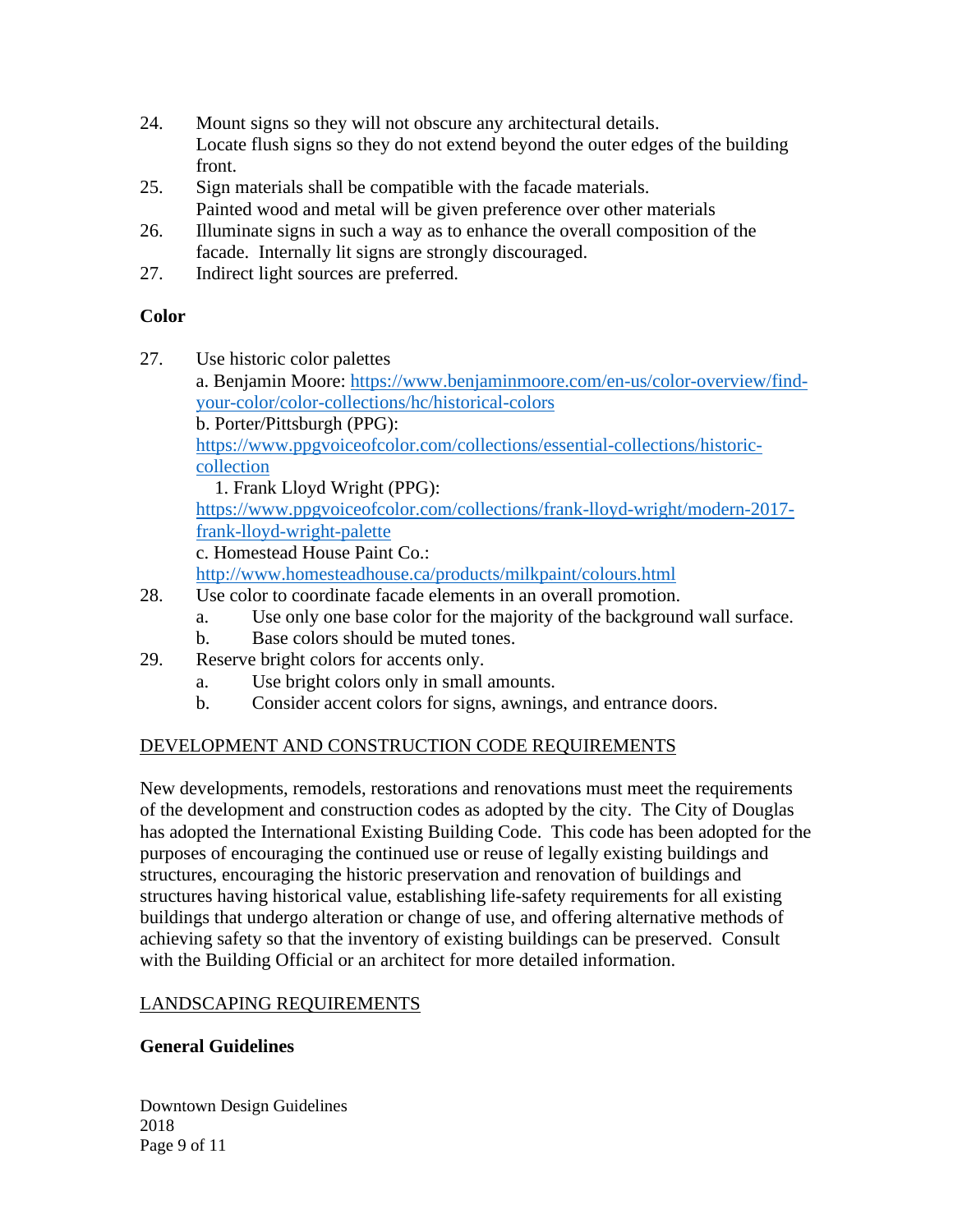The city encourages the consistent use of streetscape design elements reflecting the indigenous natural land forms, plant materials and historic characteristics shaping Douglas. Landscaping should be designed to facilitate access and visibility in the Downtown Area, while providing a pleasing and inviting appearance.

#### **Landscape Guidelines**

1. Streetscape

Streetscape design plans will primarily use plants with very low watering requirements. These plants will be placed at focal points, interpretive displays, and other activity centers along the entryway corridor.

2. Landscape Palette

Please refer to the University of Wyoming Extension Office for publications of Recommended Trees, Shrubs, and Low Maintenance Grasses for Wyoming and the Douglas Municipal Code, Table 16.5.5.-2 for authorized street tree species. Examples of recommended species include:

| Cinquefoil             | Red Maple        |
|------------------------|------------------|
| <b>Russian Sage</b>    | Purple Leaf Plum |
| Sumac                  | Mountain Ash     |
| Redtwig Dogwood        | Yucca            |
| Alpine Currant         | Chokecherry      |
| Rabbitbrush            | Mugo Pine        |
| Rocky Mountain Juniper | Ponderosa Pine   |
| Mock Orange            | Pinon Pine       |

Special attention needs to be paid to the usage of certain plant species that are quarantined from the State of Wyoming.

3. Turf Grass

Varieties of Wheatgrass, Russian Wildrye, varieties of Fescue, Ryegrass, and Buffalograss are the recommended turf grasses at most locations.

4. Boulders

Boulders are proposed in planting areas to add visual impact. The boulders will be complemented with dry stream beds which link planting beds and direct some storm water to desired locations.

5. Accent Lighting

A continuation of the street lights as found on Second Street or replicating those shown in early Douglas downtown photographs are required throughout the Downtown Area.

6. Pole Fences

Pole fences similar to that used in Riverside Park may be used throughout the entranceway area. Short section of pole fence can be used as a backdrop for planting areas.

# LANDSCAPING CODE REQUIREMENTS

Downtown Design Guidelines 2018 Page 10 of 11